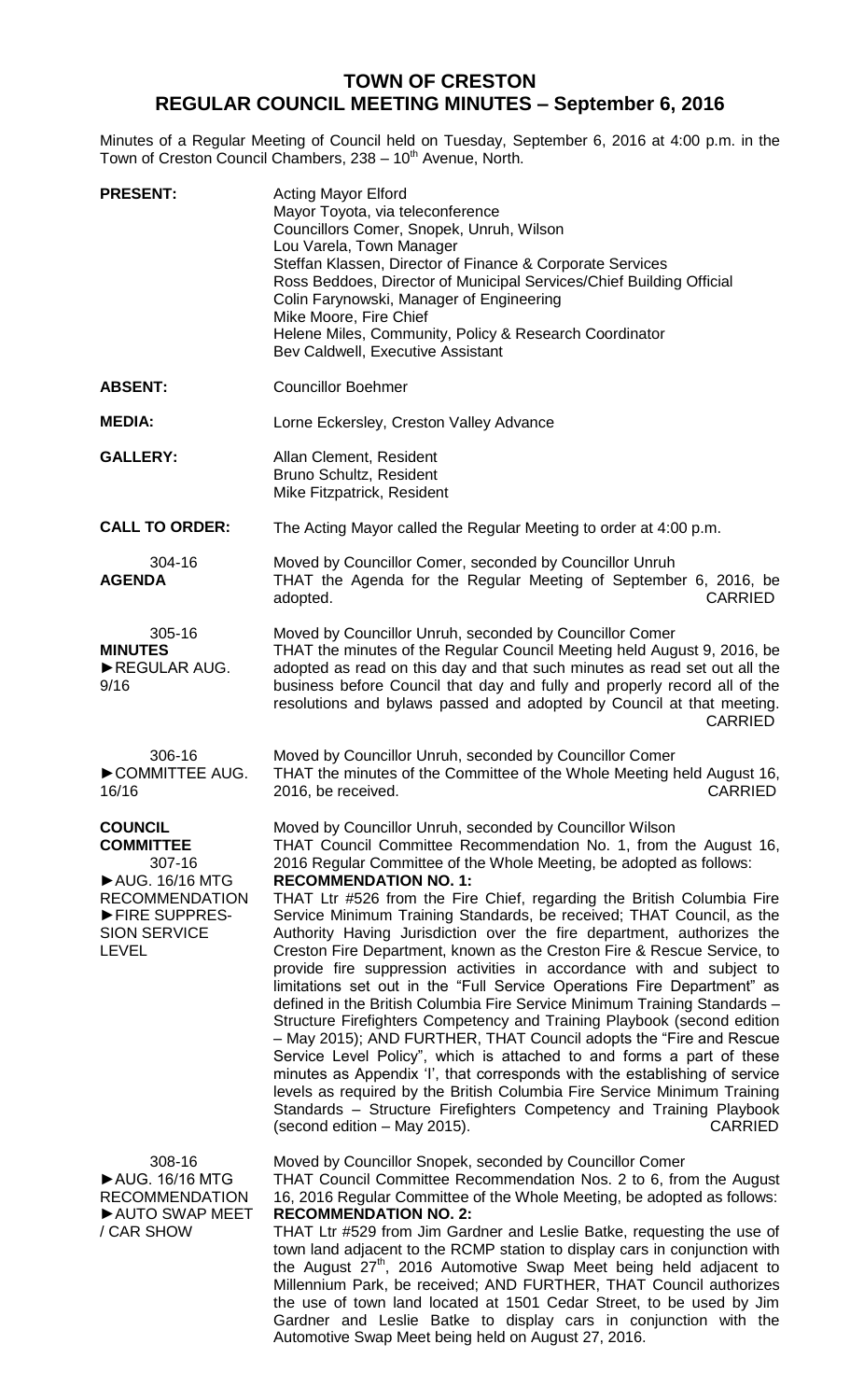| KIJHL TRAVEL<br><b>RESERVE</b>                                     | <b>RECOMMENDATION NO. 3:</b><br>THAT the verbal report by Michael Moore, representative of the Creston<br>Valley Thunder Cats Hockey Team, regarding a proposal from the District<br>of 100 Mile House to establish a KIJHL Travel Reserve, be received; AND<br>FURTHER, THAT the Mayor is authorized to contact the Mayor of the<br>District of 100 Mile House, to request further information with respect to<br>that District's proposal to establish a Travel Reserve to assist KIJHL teams<br>with travel costs when participating in the Keystone Cup competitions.                                  |
|--------------------------------------------------------------------|------------------------------------------------------------------------------------------------------------------------------------------------------------------------------------------------------------------------------------------------------------------------------------------------------------------------------------------------------------------------------------------------------------------------------------------------------------------------------------------------------------------------------------------------------------------------------------------------------------|
| INCREASE IN<br><b>WASTE TIPPING</b><br><b>FEES</b>                 | <b>RECOMMENDATION NO. 4:</b><br>THAT Ltr #528 from the Regional District of Central Kootenay, regarding<br>proposed increases to the waste tipping fee at landfill operations, be<br>received; AND FURTHER, THAT the Mayor is authorized to advise the<br>Joint Resource Recovery Committee, at the August 17, 2016 meeting, that<br>the Town of Creston has concerns with respect to the Regional District of<br>Central Kootenay's proposal to increase the waste tipping fee at the<br>Creston Landfill, as the rationale used for the proposed fee increase does<br>not apply to the Creston Landfill. |
| MID-YEAR BUDGET<br><b>UPDATE</b>                                   | <b>RECOMMENDATION NO. 5:</b><br>THAT Ltr #553 from the Director of Finance & Corporate Services, being a<br>mid-year update on the 2016 Town of Creston Budget, be received.                                                                                                                                                                                                                                                                                                                                                                                                                               |
| ▶ OVERSIZED<br><b>CANADIAN FLAG</b>                                | <b>RECOMMENDATION NO. 6:</b><br>THAT staff research and report back to Council on the costs to install a<br>flag pole for an oversized Canadian Flag, and if grant funding is available<br>to assist with those costs, in conjunction with Canada 150 celebrations.<br><b>CARRIED</b>                                                                                                                                                                                                                                                                                                                      |
| 309-16<br>CRESTON BIKE<br><b>PARK UPGRADE</b>                      | Moved by Councillor Comer, seconded by Councillor Snopek<br>THAT Ltr #563 from the Community, Policy and Research Coordinator,<br>regarding the Creston Bike Park upgrade and expansion funding, be<br>received; AND FURTHER, THAT the Mayor is authorized to submit an<br>application to the Regional District of Central Kootenay for \$15,000 from<br>the Town's portion of Community Development Grant funds, for the<br><b>CARRIED</b><br>Creston Bike Park Upgrade and Expansion Project.                                                                                                            |
| 310-16<br>RQST<br><b>SPONSORSHIP</b><br>(CVTC GOLF<br>TOURN.)      | Moved by Councillor Snopek, seconded by Councillor Unruh<br>THAT Ltr #556 from the Creston Valley Thunder Cats, requesting<br>sponsorship for their Annual Golf Tournament, be received; AND<br>FURTHER, THAT Council approves a discretionary grant in the amount of<br>\$250 to sponsor one hole in the Creston Valley Thunder Cats Annual Golf<br>Tournament for 2016.<br><b>CARRIED</b>                                                                                                                                                                                                                |
| 311-16<br>▶ POVERTY<br><b>REDUCTION</b><br><b>STRATEGY</b>         | Moved by Councillor Wilson, seconded by Councillor Comer<br>THAT Ltr #552 from Mayor Toyota, regarding a request to support a<br>Poverty Reduction Strategy in British Columbia, be received as those<br>Council members that will be attending the 2016 Union of BC<br>Municipalities Conference will be voting on this issue as this subject matter<br>is already included with the resolutions to be considered by members of<br>the UBCM at the 2016 Conference.<br><b>CARRIED</b>                                                                                                                     |
| 312-16<br>TOBACCO&<br><b>VAPOUR PRODUCTS</b><br><b>CONTROL ACT</b> | Moved by Councillor Snopek, seconded by Councillor Comer<br>THAT Ltr #537 from the Canadian Cancer Society,<br>requesting<br>endorsement of the Society's recommendation that the BC Government<br>expand the scope of British Columbia's Tobacco and Vapour Products<br>Control Act to prohibit use in outdoor public spaces province-wide, be<br>referred to staff for a report on the effects of, and abilities to enforce, such<br>an expansion of such regulations.<br><b>CARRIED</b>                                                                                                                 |
|                                                                    | Mayor Toyota joined the meeting via teleconference at 4:14 p.m.                                                                                                                                                                                                                                                                                                                                                                                                                                                                                                                                            |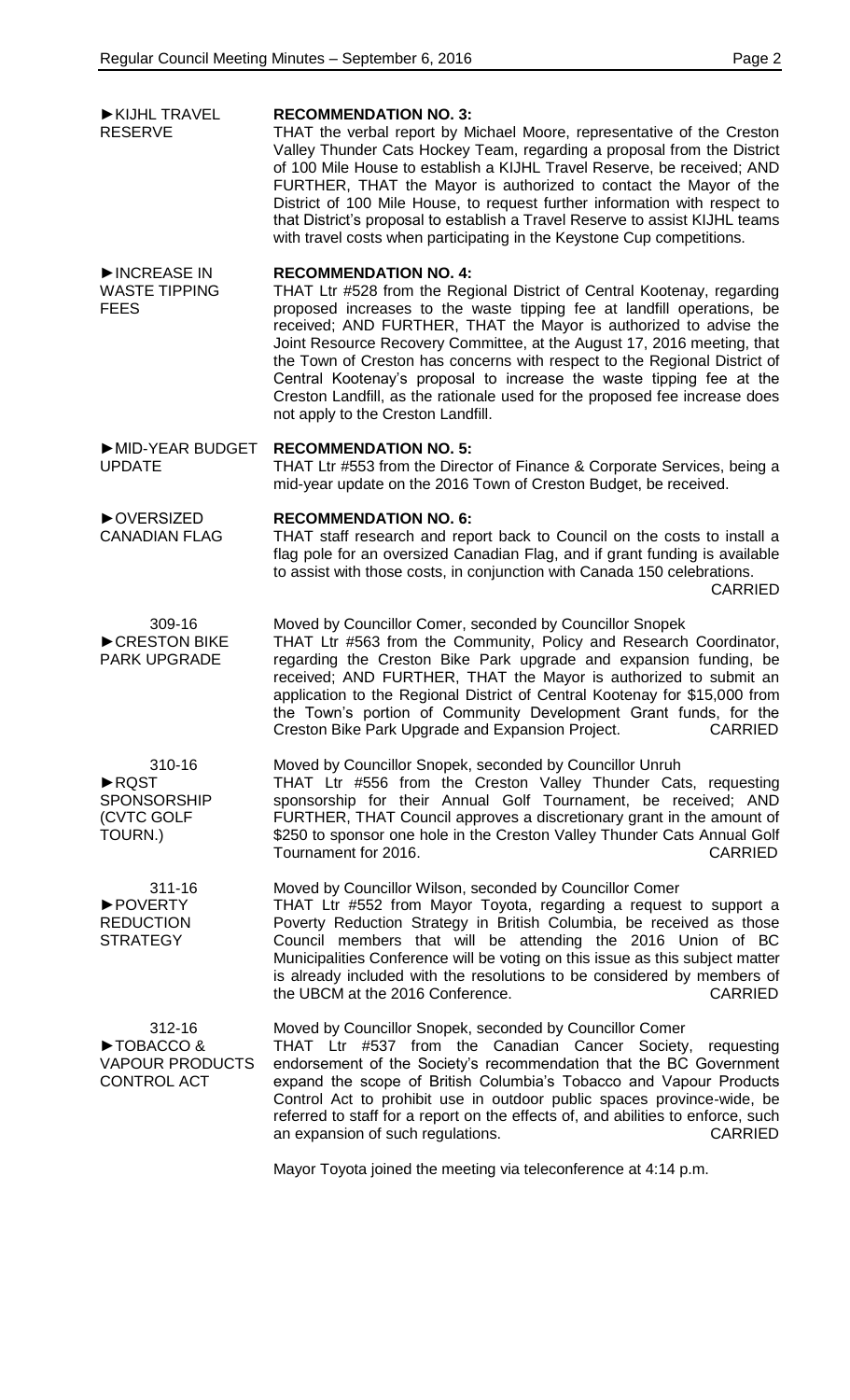| 313-16<br>RQST TO WAIVE<br><b>UTILITY FEE</b><br><b>CHARGE</b>                              | Moved by Councillor Snopek, seconded by Councillor Comer<br>THAT Ltr #530 from Rob Shatzko Construction, requesting the waiving of<br>2015 utility charges, be received; AND FURTHER, THAT the Director of<br>Finance and Corporate Services is authorized to write Rob Shatzko<br>Construction, advising that, although Council appreciates its position,<br>Council does not approve the waiving of 2015 utility charges for $310 - 16th$<br>Avenue North, and further advising Rob Shatzko Construction that the<br>property has received utility services since approximately 2010 without<br>charge, and that the Town has not charged interest on the utility amount<br>owing for 2015.<br><b>CARRIED</b> |
|---------------------------------------------------------------------------------------------|-----------------------------------------------------------------------------------------------------------------------------------------------------------------------------------------------------------------------------------------------------------------------------------------------------------------------------------------------------------------------------------------------------------------------------------------------------------------------------------------------------------------------------------------------------------------------------------------------------------------------------------------------------------------------------------------------------------------|
| 314-16<br>COPAC MINUTES<br>(JUNE 16 & JULY<br>12/16                                         | Moved by Councillor Unruh, seconded by Councillor Comer<br>THAT Ltr #549 and Ltr #548 from the Official Community Plan Advisory<br>Committee (OCPAC), being the minutes from the June 16 and July 12,<br>2016 Committee meetings, be received.<br><b>CARRIED</b>                                                                                                                                                                                                                                                                                                                                                                                                                                                |
| 315-16<br>AMEND OCPAC<br><b>MEMBERSHIP</b>                                                  | Moved by Councillor Unruh, seconded by Councillor Wilson<br>THAT Ltr #547 from the Town Manager, regarding an amendment to the<br>Official Community Plan Advisory Committee Select Committee<br>membership, be received; AND FURTHER, THAT Resolution No. 122-16<br>from the March 22, 2016 Regular Council Meeting, be amended by<br>deleting 'Tanya Symons' and replacing with 'Miranda Wolfe' as the<br>Representative of the Community at Large, and that 'Matthew Maddess of<br>WynnWood' be added as the Resource Industry Representative.<br><b>CARRIED</b>                                                                                                                                             |
| 316-16<br>CHUCKWAGON<br><b>CHALLENGE</b>                                                    | Moved by Councillor Comer, seconded by Councillor Unruh<br>THAT Ltr #567 from Mike Fitzpatrick, regarding an invitation to sponsor or<br>participate in the Fall Fair Chuckwagon Challenge, be received; AND<br>FURTHER, THAT Council approves a Discretionary Grant in the amount of<br>\$75.00, to sponsor one chuckwagon in the Chuckwagon Challenge at the<br>Creston Valley 2016 Fall Fair.<br><b>CARRIED</b>                                                                                                                                                                                                                                                                                              |
| 317-16<br>CLOSE TOWN<br>HALL, DEC. 22, 23 &<br>28/16                                        | Moved by Councillor Snopek, seconded by Councillor Unruh<br>THAT the verbal report by the Town Manager, regarding closure of Town<br>Hall from December 22 to 28, 2016 inclusive, be received; AND<br>FURTHER, THAT Council approves the closure of Town Hall to the public<br>from December 22 to 28, 2016 inclusive.<br><b>CARRIED</b>                                                                                                                                                                                                                                                                                                                                                                        |
| 318-16<br>COPS FOR KIDS<br><b>RIDE</b>                                                      | Moved by Mayor Toyota, seconded by Councillor Wilson<br>THAT Council approves a discretionary grant for the annual Cops for Kids<br>Ride, in the amount of \$500.00.<br><b>CARRIED</b>                                                                                                                                                                                                                                                                                                                                                                                                                                                                                                                          |
| 319-16<br>STRATEGIC<br>PRIORITIES CHART                                                     | Moved by Councillor Snopek, seconded by Councillor Unruh<br>THAT the Strategic Priorities Chart, as presented, be received.<br><b>CARRIED</b>                                                                                                                                                                                                                                                                                                                                                                                                                                                                                                                                                                   |
| 320-16<br>FOLLOW UP<br><b>ACTION LIST</b>                                                   | Moved by Councillor Comer, seconded by Councillor Wilson<br>THAT the Regular Council Meeting Follow-Up Action List, as of August 9,<br>2016, be received.<br><b>CARRIED</b>                                                                                                                                                                                                                                                                                                                                                                                                                                                                                                                                     |
| <b>NEW BUSINESS</b><br>321-16<br>PUBLIC OPEN<br><b>HOUSE RE FIRE</b><br><b>HALL PROJECT</b> | Moved by Councillor Snopek, seconded by Councillor Comer<br>THAT Ltr #573 from the Town Manager, advising of the Public Open<br>House being held at the Creston & District Community Complex on<br>September 9 and 10, 2016, for the proposed Fire Hall Replacement<br>Project, be received.<br><b>CARRIED</b>                                                                                                                                                                                                                                                                                                                                                                                                  |
| 322-16<br>RQST LTR OF<br><b>SUPPORT (CRESTON</b><br>COMM. FOREST)                           | Moved by Councillor Snopek, seconded by Councillor Unruh<br>THAT Ltr #572 from the Creston Community Forest, requesting a letter of<br>support, be received; AND FURTHER, THAT the Mayor is authorized to<br>write Columbia Basin Trust in support of the application from the Creston<br>Community Forest (Creston Valley Forest Corporation) for funding to<br>update the interpretive brochure and station markers for the Lady's Slipper<br><b>CARRIED</b><br>Trail on Goat Mountain.                                                                                                                                                                                                                       |
| 323-16<br>RQST LTR OF<br><b>SUPPORT RE</b><br><b>CRESTON LIBRARY</b>                        | Moved by Councillor Unruh, seconded by Councillor Comer<br>THAT Ltr #571 from the Creston Library, requesting a letter of support, be<br>received; AND FURTHER, THAT the Town Manager is authorized to write<br>the Creston Valley Public Library, in support of their application for an<br>Automated External Defibrillator (AED) for the Library, through the Heart<br>and Stroke Foundation.<br><b>Example 2018</b> CARRIED                                                                                                                                                                                                                                                                                 |